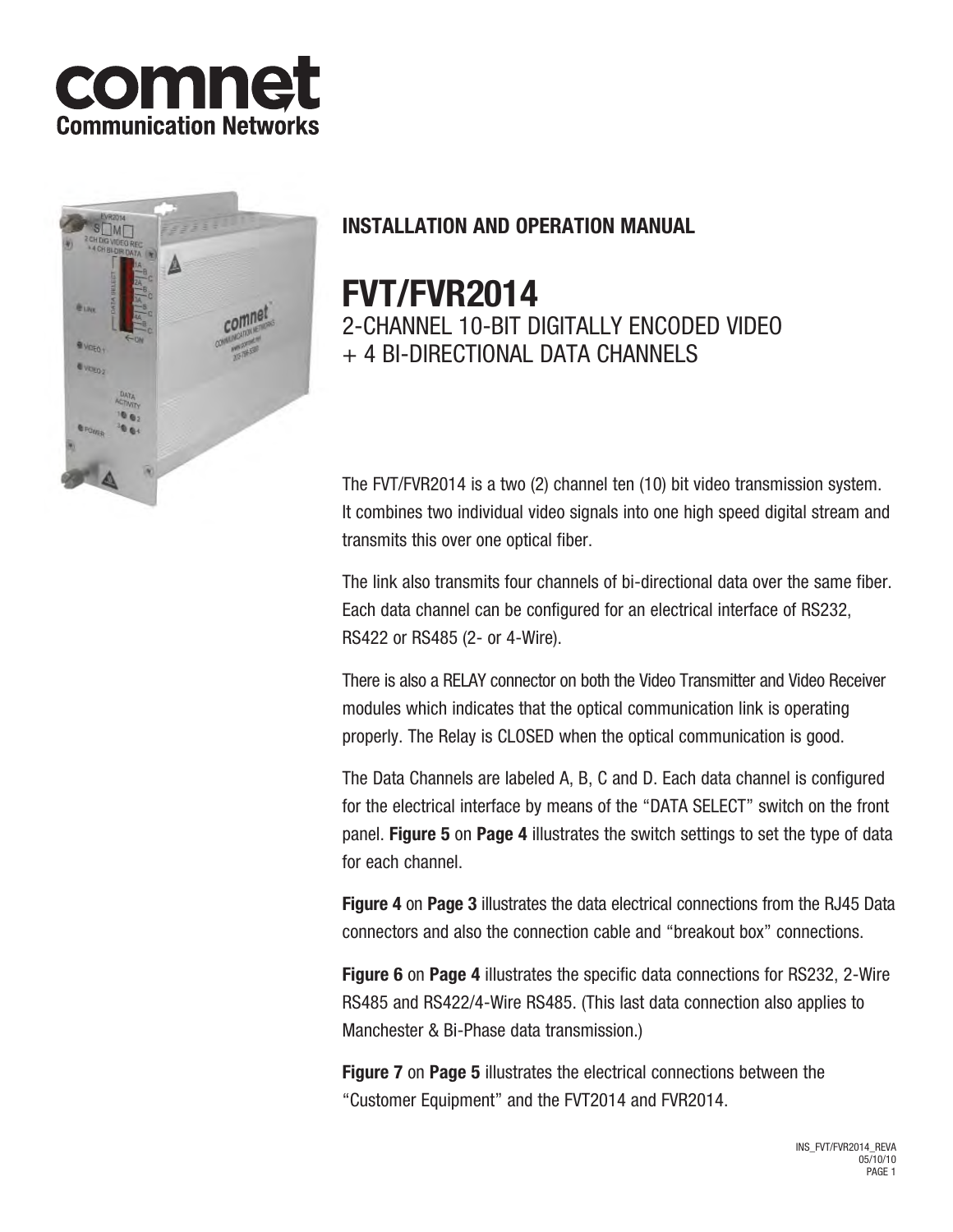## **FIGURE 1 – FVT/FVR2014 TRANSMITTER AND RECEIVER**



#### **FIGURE 2 – FVT2014 TRANSMITTER**



## **FIGURE 3 – FVR2014 RECEIVER**

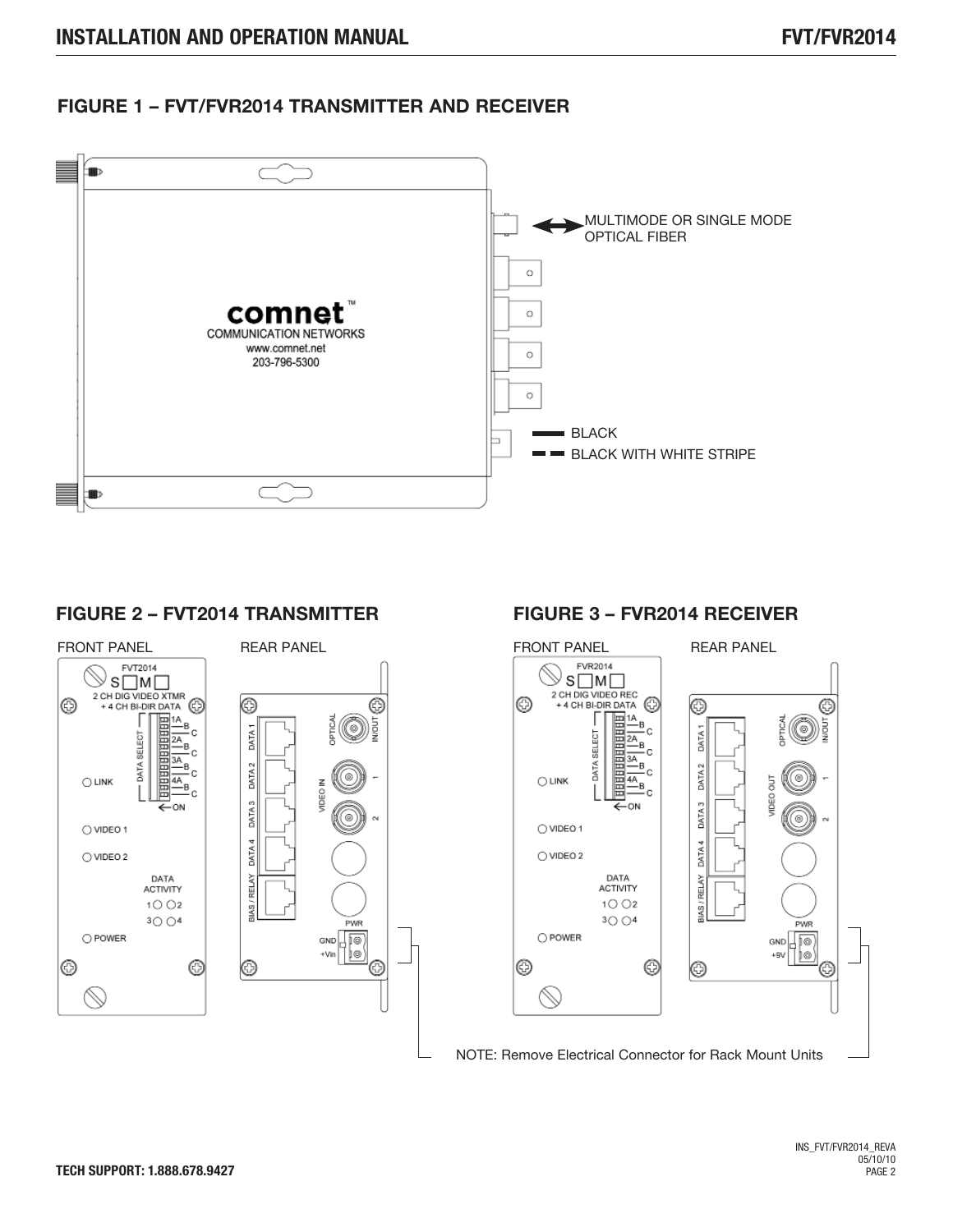### **FIGURE 4 – RJ45 BREAK-OUT**

*5 pc. Factory Supplied*

# **CONNECTIONS FOR EACH DATA CHANNEL**

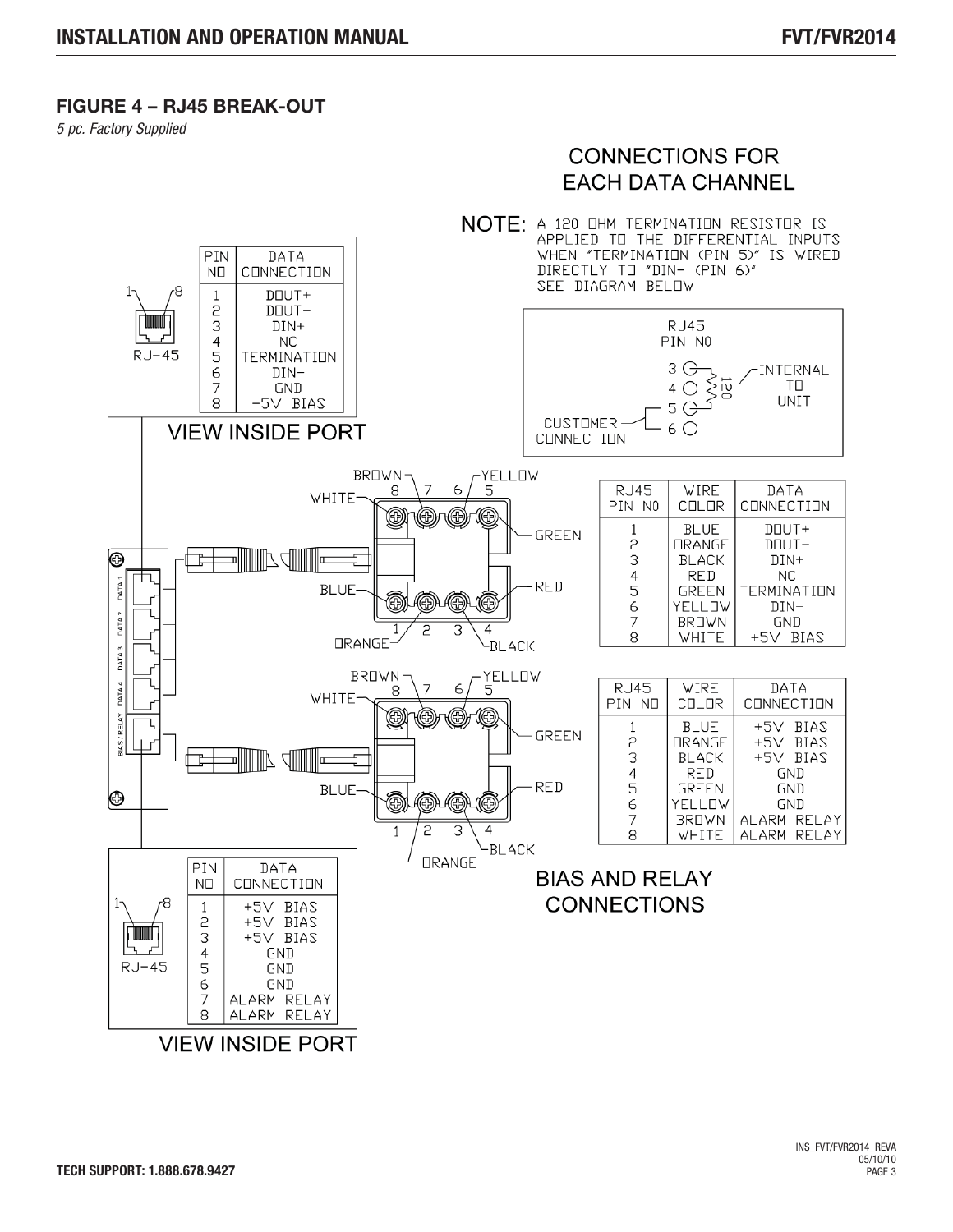# **FIGURE 5 – SWITCH POSITIONS**

*The mode for each data channel is configured using a set of three switches on the front panel of the unit.*



## **FIGURE 6 – SWITCH SETTINGS**

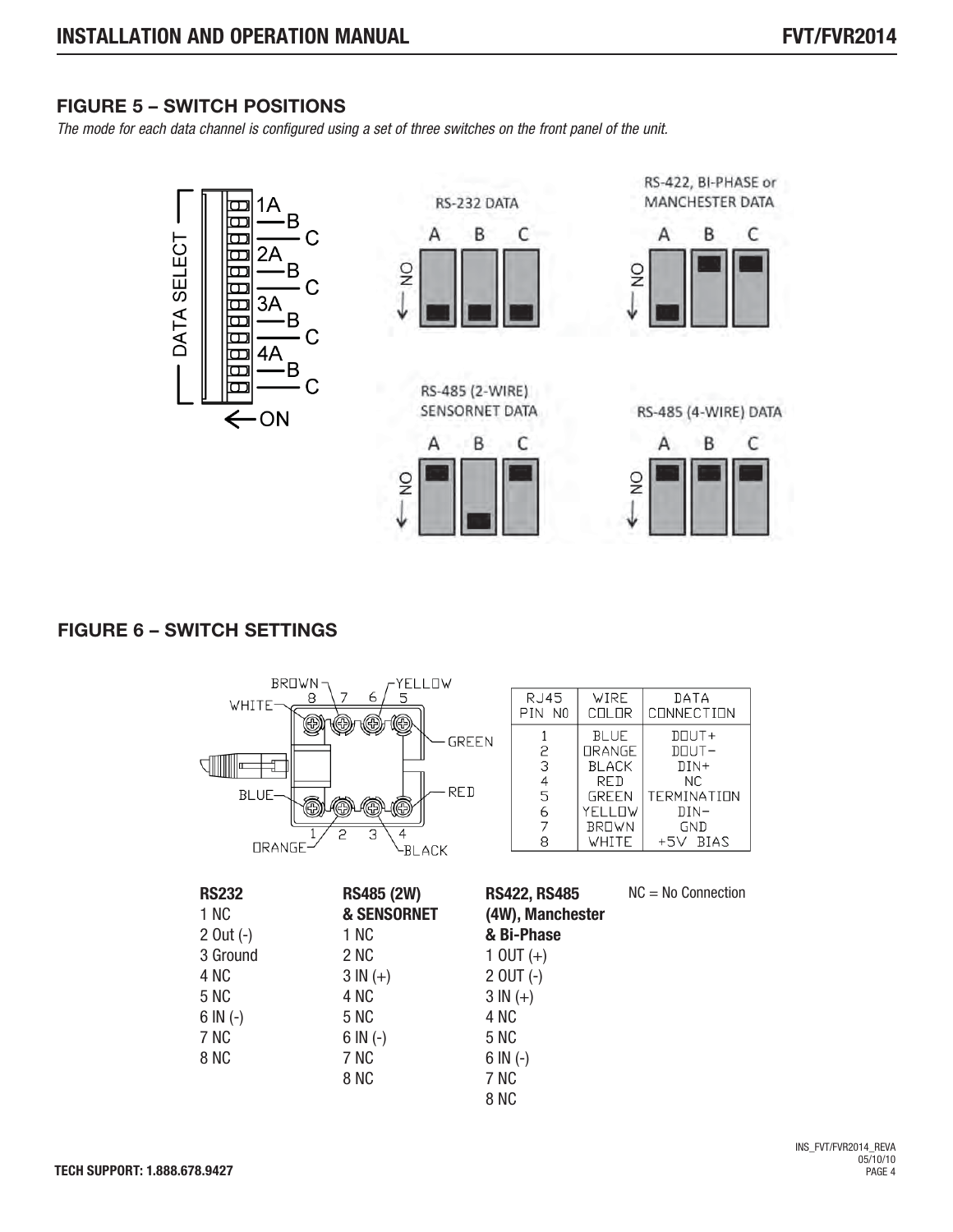# **FIGURE 7 – DATA CONNECTIONS**

*See Page 4 for Switch Settings*



# **FIGURE 8 – LED INDICATORS**

|              | <b>LINK</b>                   | <b>VIDEO</b>              | <b>DATA</b>               | <b>POWER</b>      |
|--------------|-------------------------------|---------------------------|---------------------------|-------------------|
| <b>GREEN</b> | <b>Communication link has</b> | An active video signal is | An active data signal is  | Unit powered up   |
|              | been established over         | present on the BNC        | present on the input pins |                   |
|              | optical fiber                 | connector.                | of the data connector.    |                   |
| <b>RED</b>   | Communication link has        | No video signal           | -                         |                   |
|              | not been established.         |                           |                           |                   |
| 0FF          | Not powered up correctly      | $\overline{\phantom{m}}$  | No data signal            | Unit powered down |